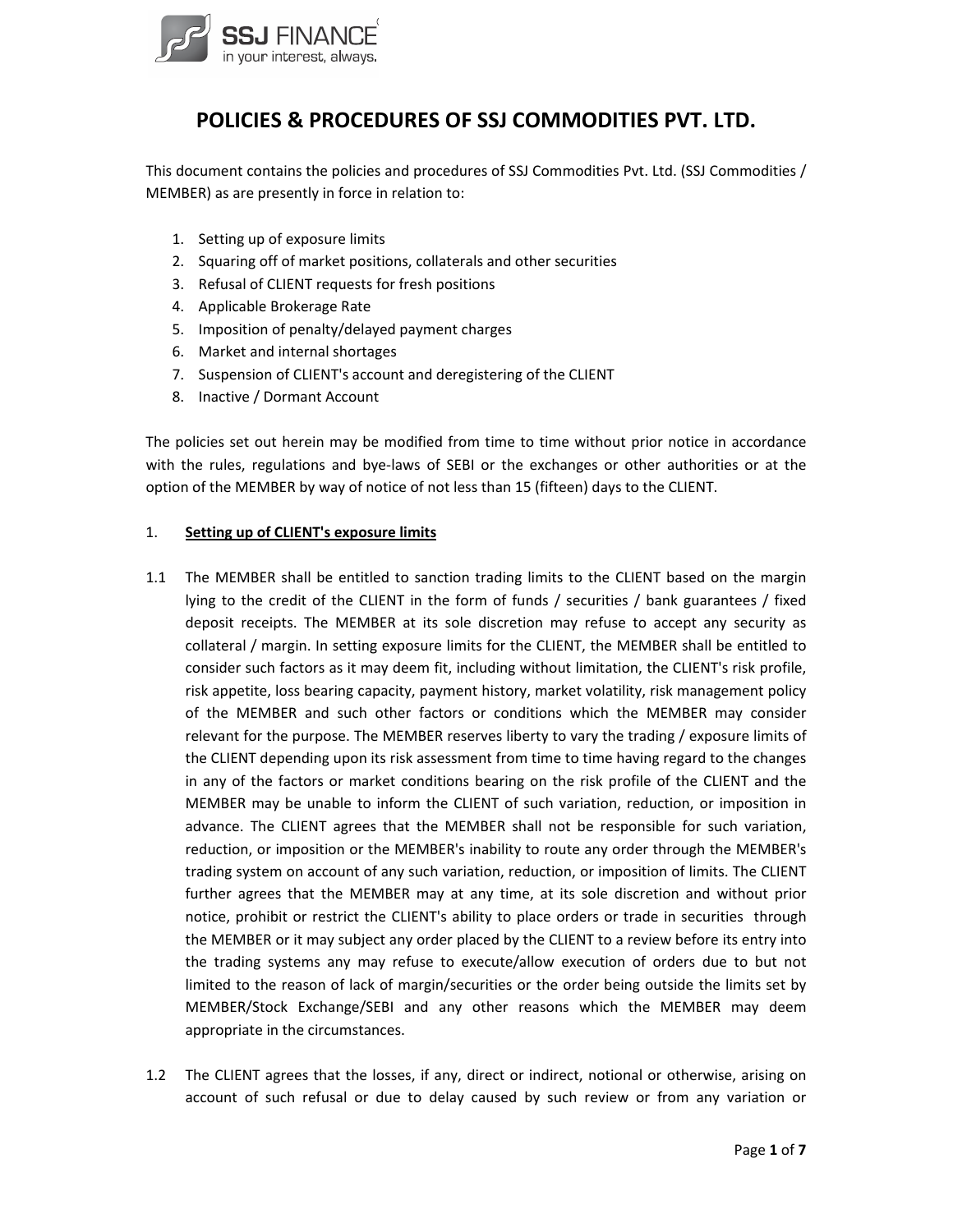

reduction of limits or any other aspect of the risk management policy / system, shall be borne exclusively by the CLIENT alone.

### 2. **MEMBER's right to square‐off CLIENT's position, without giving notice to CLIENT**

- 2.1 CLIENT hereby confirms to make payments for its purchases and clear all debits before pay‐in date and time as per schedule defined by the relevant Exchanges. The CLIENT is responsible for all orders executed in the CLIENT's account, including those orders that may have been executed without availability of the required funds or margin. If the CLIENT's account has any shortfall in the required for margin, the CLIENT shall, whether or not MEMBER intimates such shortfall, make good such shortfall, credit the required funds in the bank account via wire or personal cheque or account transfer or demand draft or any other similar mode and shall promptly communicate such transfer to the MEMBER. In case where a payment by the CLIENT is made vide cheque or any other such instrument/transaction issued in favour of the MEMBER, the MEMBER may at its discretion consider credit of such funds only upon clear realisation of such funds into its account. In case the MEMBER does not receive clear funds before due date (i.e. pay-in date and time) the MEMBER will have all rights to square-off position without any further intimation to the CLIENT. The cost and consequences of such action shall be entirely borne by CLIENT and shall be without any prejudice to MEMBER's rights to take any other action to recover the dues.
- 2.2 Square-off of CLIENT's positions upon any shortfall in its account is a right of the MEMBER and not an obligation on the MEMBER. The CLIENT shall continue to be fully liable for all its trades, positions and obligations to the MEMBER whether or not such right to square‐off is exercised by the MEMBER.
- 2.3 If payment / securities towards the margin or shortfall in margin is not received instantaneously to enable restoration of sufficient margin in the CLIENT's account, all or some of the positions of the CLIENT as well as the securities placed as margin may be liquidated by the MEMBER at its sole discretion without further reference or prior notice to the CLIENT.
- 2.4 The MEMBER may at its sole discretion prescribe the payment of Margin in the form of cash instead of securities. The CLIENT agrees to comply with the MEMBER's requirement of payment of margin in the form of cash immediately, failing which, the MEMBER may sell the securities already placed with it as margin or square off all or some of the positions of the CLIENT as it deems fit in its discretion without further reference or prior notice to the CLIENT.
- 2.5 The resultant or associated losses that may occur due to such square off shall be borne by the CLIENT alone and the CLIENT agrees that the MEMBER is hereby fully indemnified and held harmless by the CLIENT in this behalf. Such liquidation / close out of positions will be applicable to any segment in which the CLIENT does business with the MEMBER. In exercise of the MEMBER's right and the CLIENT agrees that the choice of squared-off position shall be solely at the MEMBER's discretion.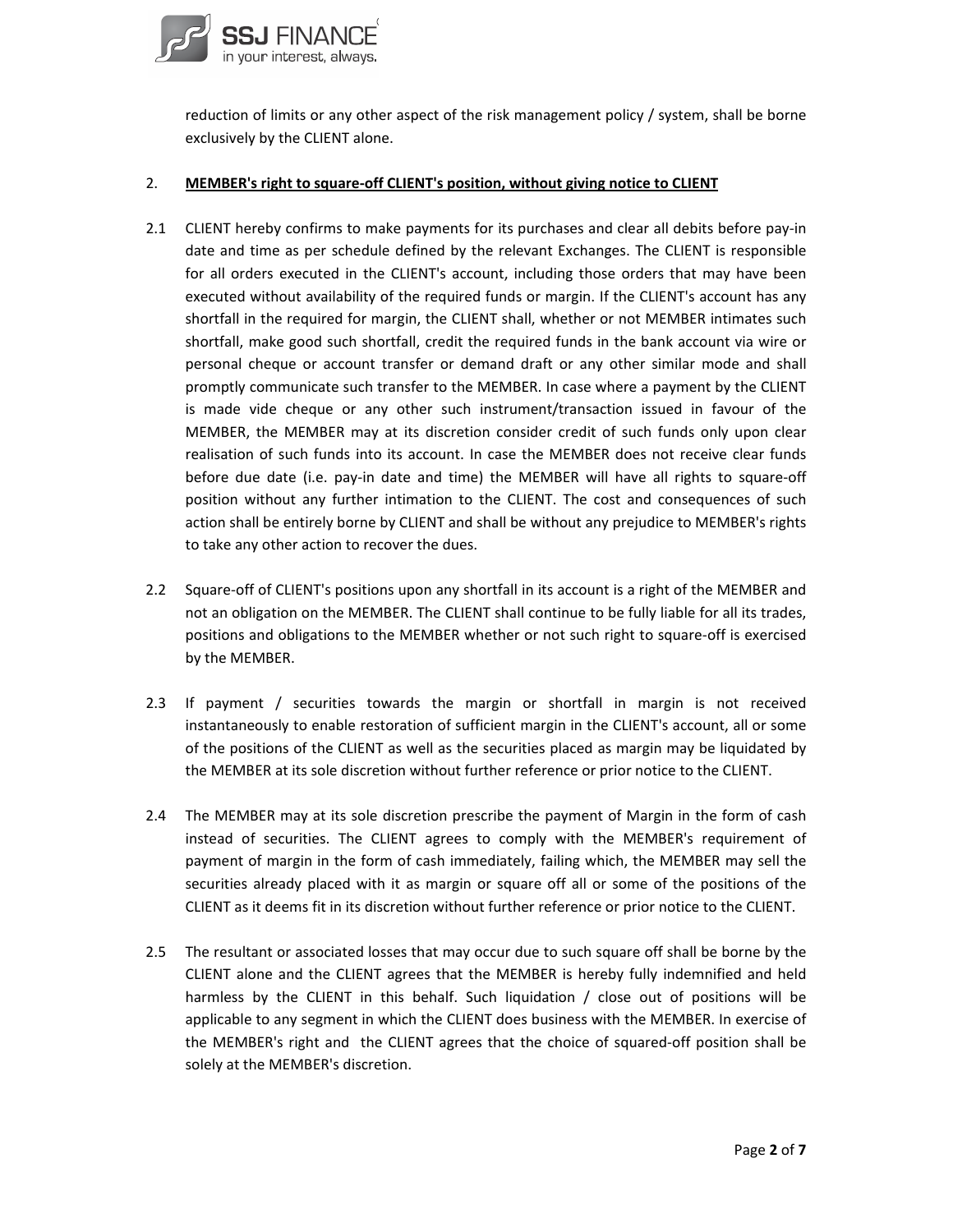

- 2.6 Any reference in these terms to sale or transfer of securities by the MEMBER shall be deemed to include sale of the securities, which form part of the margin maintained by the CLIENT with the MEMBER as well as securities in CLIENT's demat account under power of attorney to the MEMBER. In exercise of the MEMBER's right to sell securities under the agreement, the CLIENT agrees that the choice of specific securities to be sold shall be solely at the discretion of the MEMBER.
- 2.7 The CLIENT accepts to mark all its transactions as Carry-forward or Intra-day / Margin. Accordingly, the CLIENT agrees that all transactions which are not marked as Intention to take Delivery may be squared‐off by the MEMBER irrespective of credit balance of funds / availability of margin in CLIENT's account, before the close of market hours at such specific time as may be deemed appropriate by the MEMBER. The CLIENT accepts that the MEMBER is not under any obligation to square‐off such transactions. Further, the MEMBER is not required to give any prior intimation to or seek approval from the CLIENT before such square‐off of transactions. The CLIENT agrees that loss, if any, incurred on account of such square‐off of positions or inability to square‐off such positions will be borne solely by the CLIENT itself.

### 3. **Refusal of CLIENT requests for trades/transactions**

- 3.1 MEMBER is entitled in its sole discretion to:
	- restrict or refuse execution of any orders for transaction in any commodity if transaction in such scrip is not in accordance with its internal due diligence policy and/or the directives and guidelines of the Exchanges and/or the Regulator issued from time to time and the CLIENT shall not call in question any decision of MEMBER to restrict or refuse transactions in such scrips on the ground that transactions in such scrip are not in violation of the MEMBER's due diligence policy or the directives or guidelines of the Exchange and/or the Regulator or on the ground that the CLIENT has not been put on notice about the commodity on which trade restrictions have been imposed by the MEMBER;
	- impose trade restrictions on any commodity having regard in particular to any one or more of the following factors viz. (i) market volatility, (ii) price sensitive announcements relating to any commodity, (iii) restrictions on trade volume imposed by the Exchange concerned, (iv) political instability in the country, (v) external aggression or internal rebellion, (vi) default by the CLIENT to maintain applicable collateral/margin or to make payment of dues or such other factors influencing the securities market;
	- refuse to accept or act upon any request/order, which in MEMBER's sole opinion, amounts to manipulating trades or price manipulation or artificial trade(s) and/or fraudulent trade(s) or otherwise in breach of applicable laws and/or MEMBER's internal policies, without obligation to give the CLIENT its reasons for doing so;
	- close out any transaction which may have been executed but which MEMBER was entitled to refuse to execute being contrary to its internal due diligence policies or by reason of any other factors including but not limited to trades being manipulative in nature;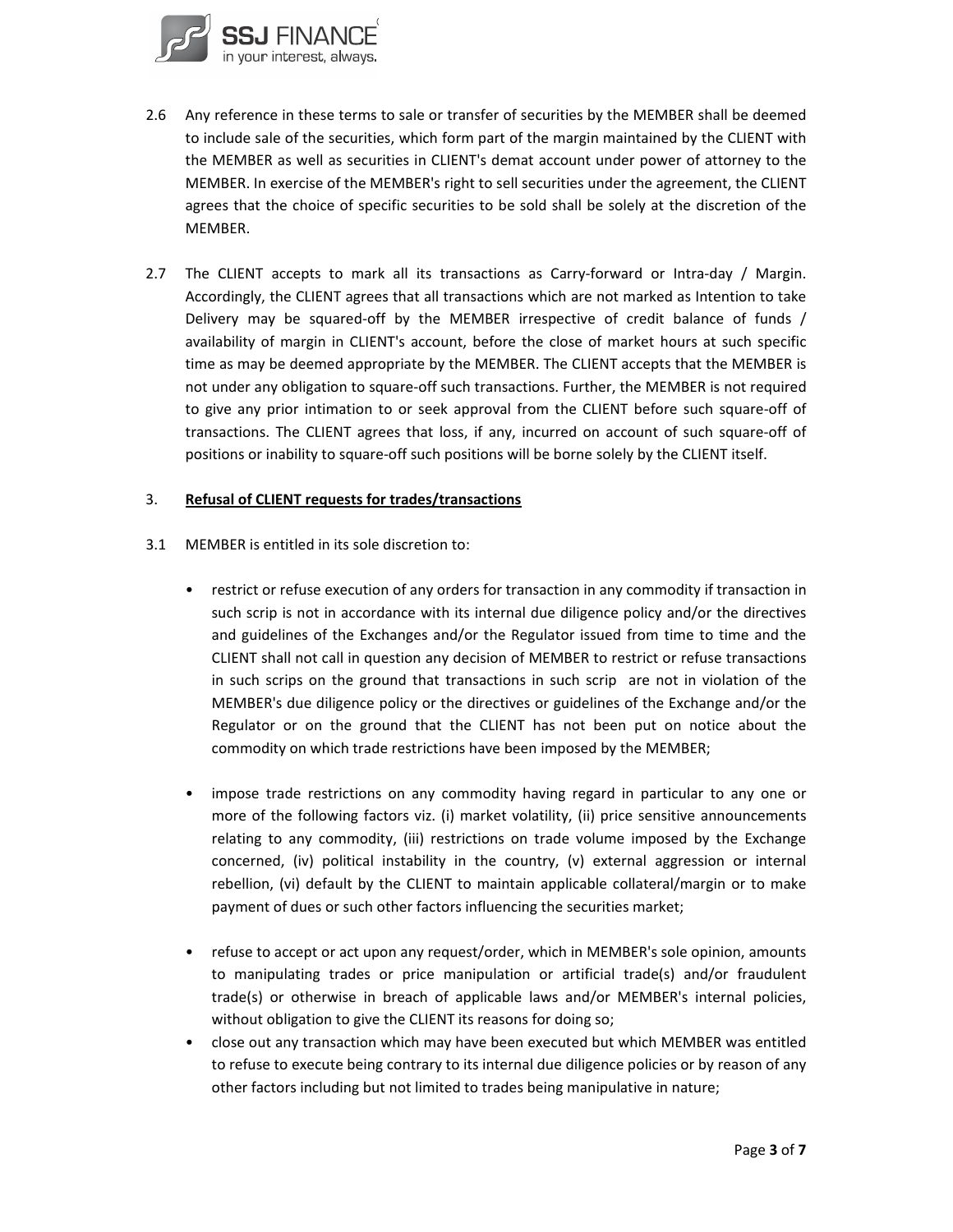

- disallow any trades or transactions in respect of certain securities or segments which may be below/above certain value/quantity as may be decided by MEMBER from time to time;
- decline carrying out the instructions or refuse processing / transmitting the order of the CLIENT if MEMBER is uncertain of authenticity or is otherwise doubtful about the same for any reason.
- 3.2 MEMBER shall not be liable, if any instructions of the CLIENT are not carried out for any reason whatsoever and loss, if any, incurred on account of such refusal of CLIENT requests will be borne solely by the CLIENT itself.

### 4. **Applicable Brokerage Rate**

- 4.1 The MEMBER shall levy brokerage for the CLIENT's transactions as per the brokerage slabs mutually agreed with the CLIENT in the CLIENT Registration Form subject to the maximum rate prescribed by the Exchanges / SEBI. The CLIENT shall pay such fees, charges, and commissions as may be notified by the MEMBER from time to time depending upon the services availed by the CLIENT. The MEMBER may require the CLIENT to pay an upfront / advance service fee for availing the services offered by the MEMBER and the CLIENT shall pay such fee as and when so required.
- 4.2 Subject to such maximum prescribed rates, the MEMBER may revise the rates from time to time after intimation to the CLIENT of the revised rates and the date from which the revised rates shall take effect. The MEMBER may intimate the revised rates either in writing addressed to the CLIENT or by publishing the rate on its back‐office website or in the CLIENT's back‐office login or a combination of any such means. The CLIENT shall be deemed to have agreed to the change in brokerage rates upon transactions being executed on and from such effective date.
- 4.3 The CLIENT further agrees to pay any applicable taxes including the transaction tax, service tax, duties and levies as may be levied on the transaction from time to time, Exchange Transaction charges and other charges based on value traded or otherwise as may be levied by the relevant Exchanges / Statutory Bodies or as determined by the MEMBER from time to time.
- 4.4 The applicable Stamp Duty payable on any instruments relating to any transaction including without limitation any stamp duty payable on Contract Notes issued pursuant to transaction executed shall be payable by the CLIENT. Without prejudice to the generality of the above clause, the CLIENT also agrees to pay any and all additional stamp duty payable if Contract Notes issued for any transaction executed are received by the CLIENT residing in any other state other than the state of Maharashtra.
- 4.5 The CLIENT shall pay all costs, charges, expenses, damages, losses, interests (including penal interests) and other outgoings incurred / determined or suffered by the MEMBER as a result of the CLIENT's default, including without limitation, due to dishonour of cheques. The CLIENT may be charged separately for online trading application, advance subscription charges, SMS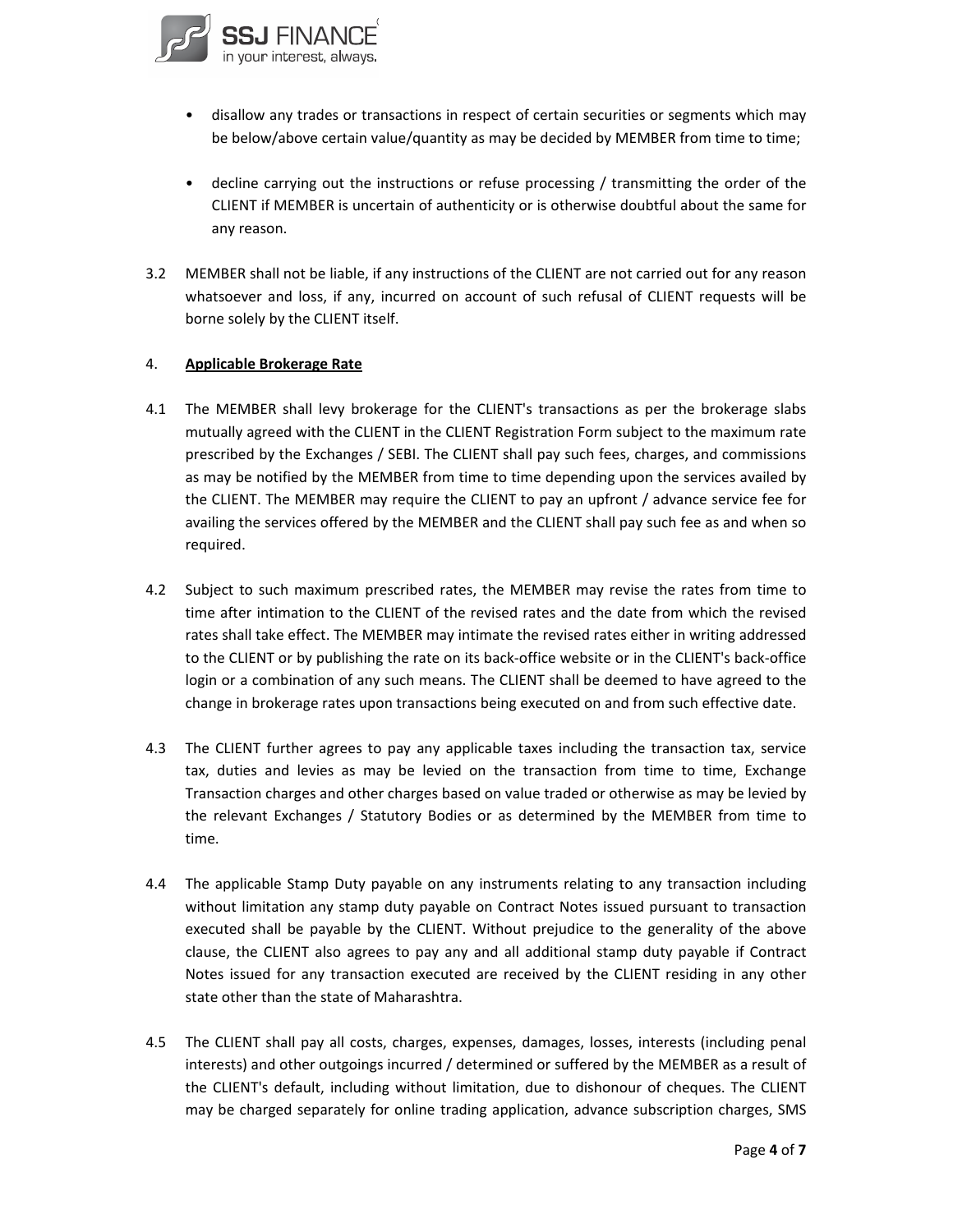

charges, research subscription charges, demat charges on transactions through the Broker Margin/Beneficiary Account towards pay-in / pay-out / pledge of securities to Broker Margin/Pledge Account or Exchange Pledge Account or CLIENT's Beneficiary Account, incurred directly or indirectly, for and behalf of the CLIENT.

### 5. **Imposition of penalty/delayed payment charges**

- 5.1 CLIENT agrees and confirms that it will be liable to pay delayed payment charges for nonmaking of payment or short payment of their pay‐in/margin/mark‐to‐market obligation as per the Exchange / MEMBER's requirement/schedule, at the rate of 2% per month or part thereof or such other rate as may be determined by the MEMBER. No interest shall be payable by the MEMBER on any credit balance in CLIENT's account. The CLIENT is aware and has agreed that the above interest on the debit balance shall be calculated on daily product basis and charged to the CLIENT's account at the end of each month/such other interval as may be decided by the MEMBER. The above interest shall become due and payable at the end of each month/such other interval decided by the MEMBER or on termination of this agreement as per the provisions herein, whichever is earlier.
- 5.2 Without prejudice to the MEMBER's other rights, the MEMBER shall be entitled to liquidate / close-out all or any of the CLIENT's securities / positions for non-payment of margin or other amounts, outstanding debts, etc, and adjust the proceeds of such liquidation / close-out, if any, against the CLIENT's liabilities / obligations. Any and all losses and financial charges on account of such liquidation / closing out shall be charged to and borne by the CLIENT.
- 5.3 The CLIENT agrees that the MEMBER may impose fines / penalties for margin shortage / any order / trades / deals / actions of the CLIENT which are contrary to this agreement/rules/regulations/bye‐laws of the Exchange or any other law for the time being in force, at such rates and in such form as it may deem fit. Further where the MEMBER has to pay any fine/penalty/interest/charges in any form or bear any punishment from any authority in connection with/as a consequence of / in relation to any of the orders / trades / deals / actions of the CLIENT, the same shall be additionally borne by the CLIENT.

## 6. **Shortages arising out of Market**

- 6.1 MEMBER shall not be obliged to deliver any securities or pay any money to the CLIENT unless and until the same has been received by the MEMBER from the exchange, the clearing corporation/clearing house or other company or entity liable to make the payment and the CLIENT has fulfilled its obligations first.
- 6.2 If a seller CLIENT fails to deliver any one or more securities to the MEMBER in respect of the securities sold by CLIENT, in such case, short delivering CLIENT is debited by an amount equivalent to 5% (or such other % as may be revised by the MEMBER from time to time) above the highest of the closing prices between the Trade (T) date and settlement date.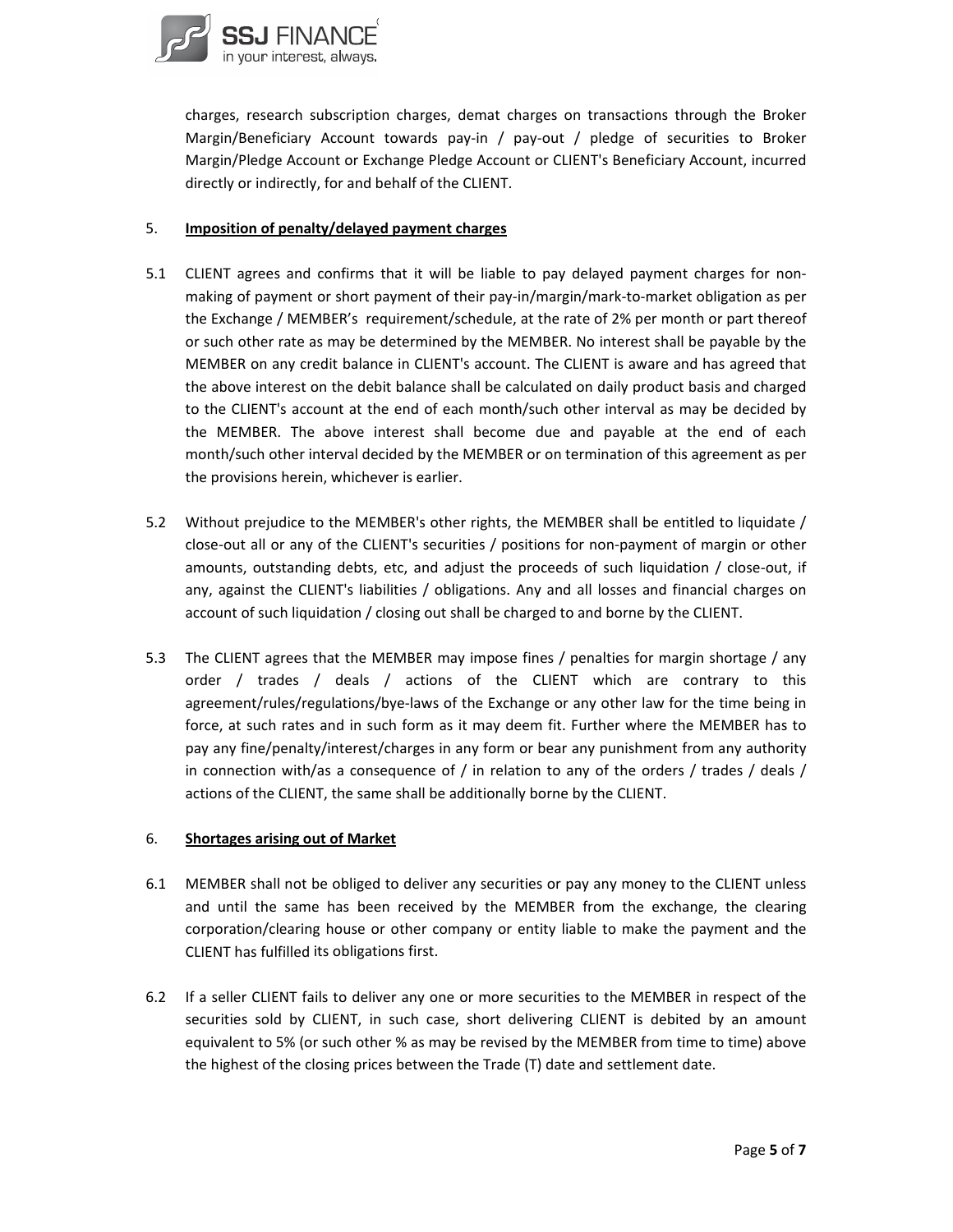

6.3 The CLIENT (buyer or seller) understands and acknowledges the same and undertakes that it shall not hold the MEMBER responsible for any loss or damages arising out of the same.

### 7. **Suspension and deregistering of CLIENT's Account**

- 7.1 lf the CLIENT apprehends that security of his account has been breached, the CLIENT shall in writing to the MEMBER, request suspension of transactions in the CLIENT's account and MEMBER may on receipt of such request suspend transactions in the account. The CLIENT shall ensure pay‐in of funds and securities in respect of all transactions pending to be settled on or before the respective settlement date(s) and shall compulsorily square off all open derivative positions, failing which MEMBER without further reference to the CLIENT shall square off all open derivative positions prior to suspending the account. The account of the CLIENT shall, if suspended, remain so suspended until such time as the CLIENT's request in writing for reactivation of the account is not received by MEMBER. Provided always that MEMBER may, without prejudice to its other rights to effect recovery of its dues, sell all or any collateral and other securities of the CLIENT lying with it in the CLIENT's account towards full or part recovery of the dues owing by the CLIENT without prior notice or consent of the CLIENT.
- 7.2. MEMBER may at any time, as it considers necessary in its sole discretion and without prior notice to the CLIENT, prohibit, restrict or suspend the CLIENT's access to or use of the services provided to the CLIENT under this Agreement, whether in part or entirely.
- 7.3 MEMBER reserves the right to suspend or terminate this Agreement and deregister the CLIENT without prior notice in the event of:
	- any breach of the terms of this agreement;
	- in the event of infraction of any Rules, Bye-Laws, Regulations of SEBI or the Exchange or of the provisions of any law for the time being in force governing dealings in the securities market without prior notice or on the directions of SEBI and/or the Exchanges;
	- upon the death, winding up, bankruptcy, liquidation or lack of legal capacity of the CLIENT;
	- the CLIENT being designated as a defaulter by any credit rating agency or any action or proceedings have been initiated by the relevant regulator/Authority including without limitation SEBI;
	- bank account, demat account, securities account of the CLIENT being frozen or attached by any court of law or any other competent authority for whatever reason;
	- the CLIENT having misrepresented facts at the time of entering into this Agreement or at the time of giving instructions or otherwise;
	- any proceedings or investigations that involve the CLIENT;
	- the CLIENT fails to fulfill its payment obligations under this Agreement or otherwise due to MEMBER or
	- if the CLIENT migrates to a jurisdiction which prohibits trading in Indian Securities or otherwise subjects MEMBER or any of its employees to any licensing or registration requirements.